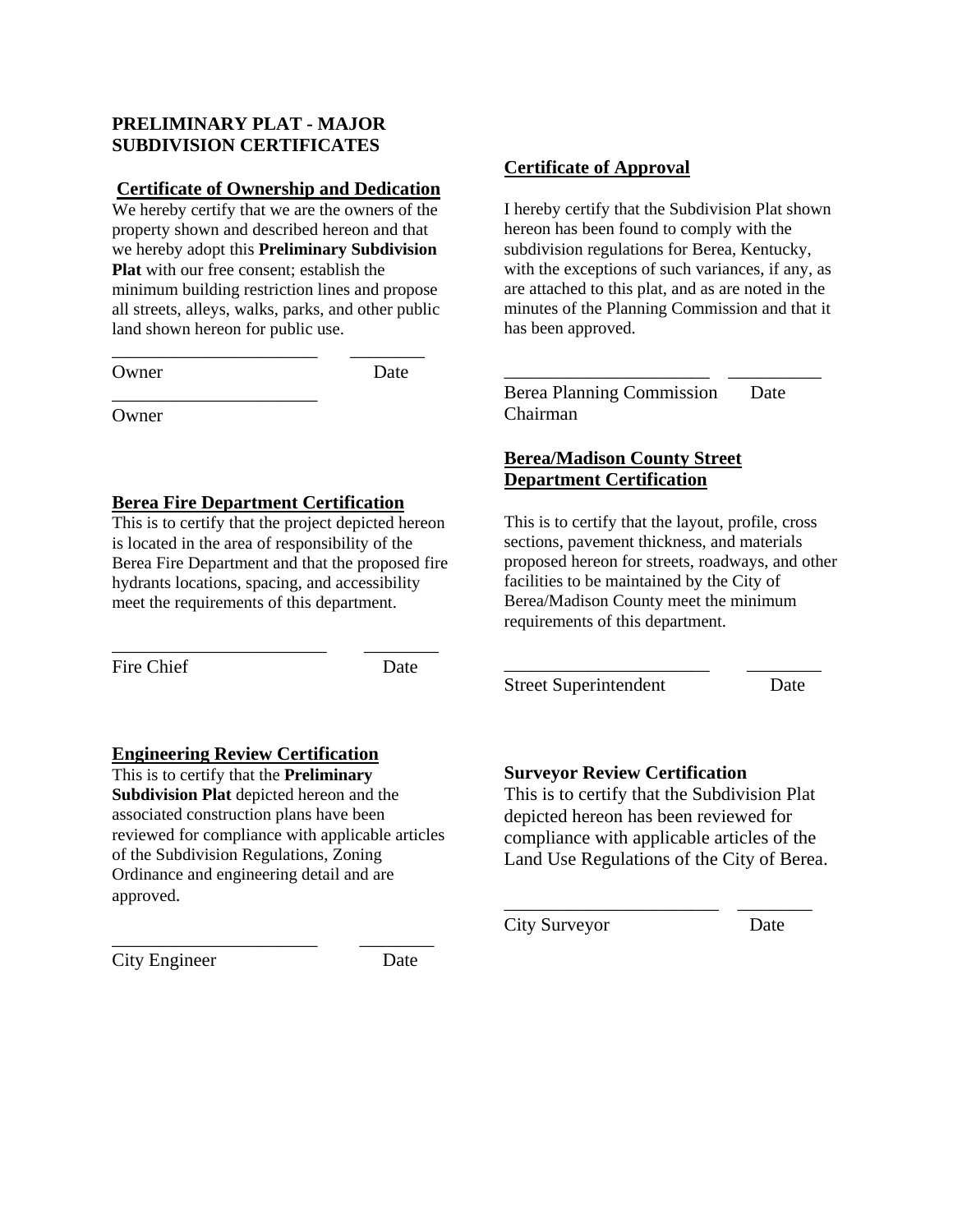## **Certificates of Accuracy and Adequacy**

I hereby certify that the final subdivision plat, street, drainage, sewerage, and utility construction plans, as approved by the appropriate governmental agencies, for  $\frac{1}{2}$ , located <u>\_\_\_\_\_\_\_\_\_\_\_\_\_\_\_\_\_\_\_\_\_</u> are adequate to meet the requirements for the City of Berea and the Berea Planning Commission.

Firm: \_\_\_\_\_\_\_\_\_\_\_\_\_\_\_\_\_\_\_\_\_\_\_\_\_\_\_\_\_\_\_

Engineer \_\_\_\_\_\_\_\_\_\_\_\_\_\_\_\_\_\_\_\_\_\_\_\_\_\_\_

\_\_\_\_\_\_\_\_\_\_\_\_\_\_\_ Date

| Proposed utility access is approved as indicated. |      |
|---------------------------------------------------|------|
| <b>Electrical Distribution</b>                    |      |
|                                                   | Date |
| Company                                           |      |
| <b>Water Distribution</b>                         |      |
|                                                   | Date |
| Company                                           |      |
| <b>Sanitary Sewer Collection</b>                  |      |
|                                                   | Date |
| <b>Natural Gas Distribution</b>                   |      |
|                                                   | Date |
| Telephone                                         |      |
|                                                   | Date |
| <b>Television Cable System</b>                    |      |
|                                                   |      |
| Company_                                          | Date |